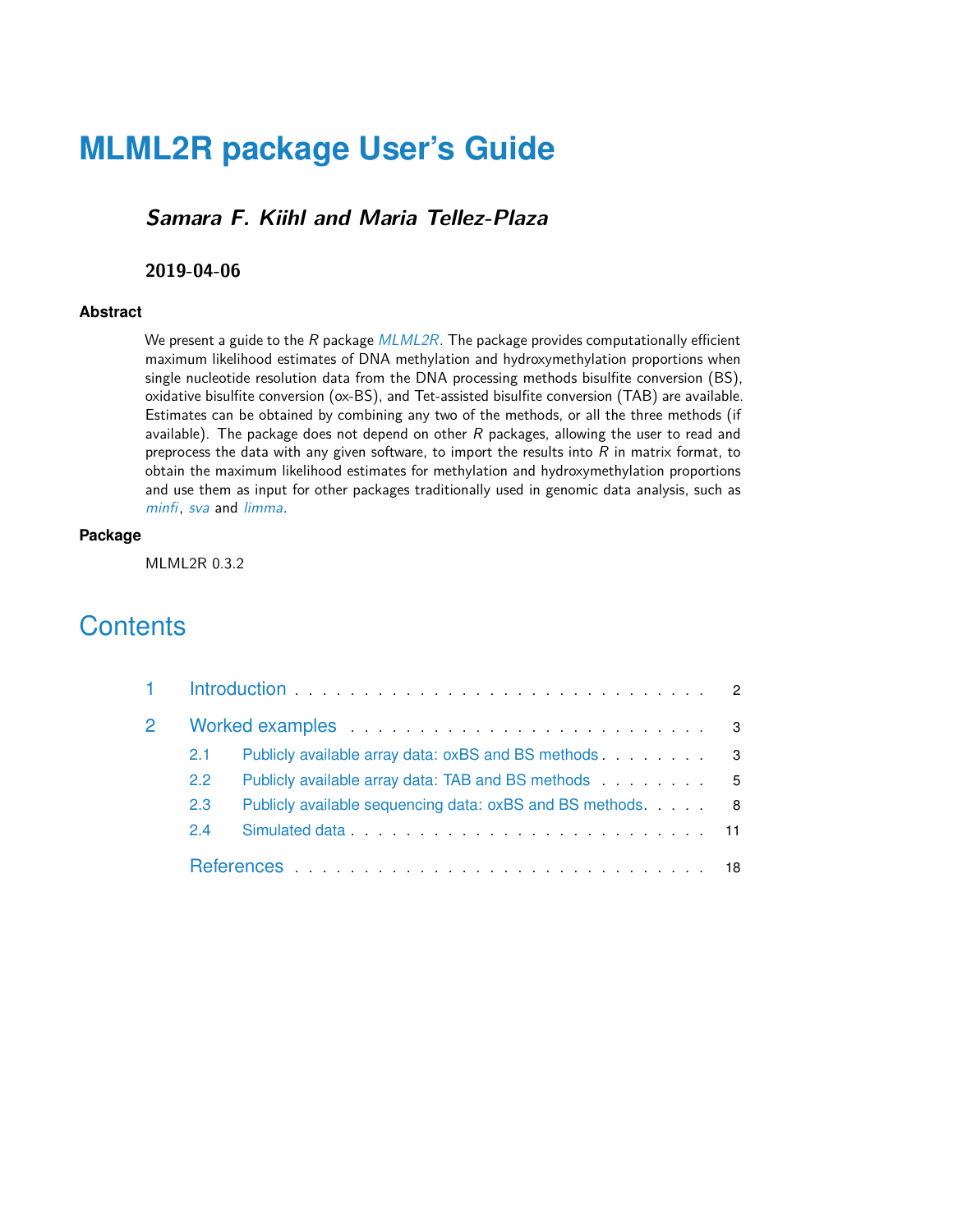# 1 Introduction

<span id="page-1-0"></span>In a given CpG site from a single cell we will either have a C or a T after bisulfite-based DNA conversion methods. We asume a Binomial model and maximum likelihood estimation to obtain consistent hydroxymethylation and methylation proportions with single nucleotide resolution. [MLML2R](https://CRAN.R-project.org/package=MLML2R) package allows the user to jointly estimate hydroxymethylation and methylation consistently and efficiently.

T reads are referred to as converted cytosine and C reads are referred to as unconverted cytosine. In case of Infinium Methylation arrays, we have intensities representing the unconverted (M) and converted (U) channels. The most used summary from these experiments is the proportion  $\beta = \frac{M}{M+U}$ , commonly referred to as *beta-value*. Naively using the difference between betas from BS and oxBS as an estimate of 5-hmC (hydroxymethylated cytosine), and the difference between betas from BS and TAB as an estimate of 5-mC (methylated cytosine) can many times provide negative proportions and instances where the sum of uC (unmodified cytosine), 5-mC and 5-hmC proportions is greater than one due.

The function MLML takes as input the data from the different bisulfite-based methods and returns the estimated proportion of methylation, hydroxymethylation and unmethylation for a given CpG site. Table 1 presents the arguments of the MLML and Table 2 lists the results returned by the function.

The function assumes that the order of the samples by rows and columns in the input matrices is consistent. In addition, all the input matrices must have the same dimension. In the provided examples, rows represent CpG loci and columns represent samples. Nonetheless transposed matrices can also be supplied.

| Arguments | Description                                                 |
|-----------|-------------------------------------------------------------|
| U.matrix  | Converted cytosines (T counts or U channel) from standard   |
|           | BS-conversion (reflecting True 5-C).                        |
| T.matrix  | Unconverted cytosines (C counts or M channel) from standard |
|           | BS-conversion (reflecting 5-mC+5-hmC).                      |
| G.matrix  | Converted cytosines (T counts or U channel) from            |
|           | TAB-conversion (reflecting $5-C + 5$ -mC).                  |
| H.matrix  | Unconverted cytosines (C counts or M channel) from          |
|           | TAB-conversion (reflecting True 5-hmC).                     |
| L.matrix  | Converted cytosines (T counts or U channel) from            |
|           | oxBS-conversion (reflecting $5-C + 5$ -hmC).                |
| M.matrix  | Unconverted cytosines (C counts or M channel) from          |
|           | oxBS-conversion (reflecting True 5-mC).                     |

| <b>Table 1:</b> MLML function and random variable notation |  |  |
|------------------------------------------------------------|--|--|
|------------------------------------------------------------|--|--|

#### **Table 2: Results returned from the MLML function**

<span id="page-1-1"></span>

| Value   | Description                                                          |
|---------|----------------------------------------------------------------------|
| mC      | maximum likelihood estimate for the proportion of methylation        |
| hmC     | maximum likelihood estimate for the proportion of hydroxymethylation |
| C       | maximum likelihood estimate for the proportion of unmethylation      |
| methods | the conversion methods used to produce the MLE                       |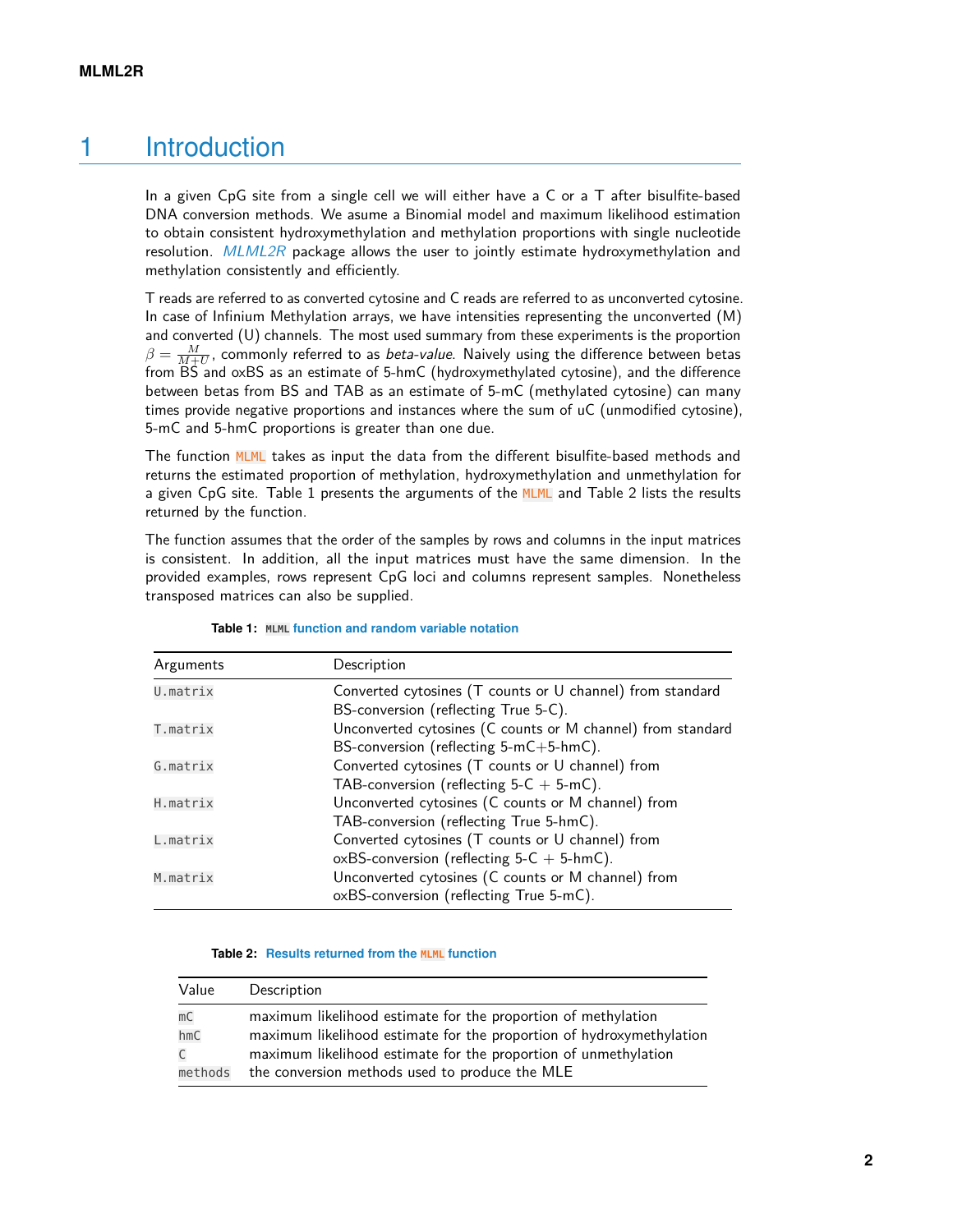## 2 Worked examples

### 2.1 Publicly available array data: oxBS and BS methods

<span id="page-2-0"></span>We will use the dataset from Field (2015), which consists of eight DNA samples from the same DNA source treated with  $\alpha$ SS and BS and hybridized to the Infinium 450K array.

When data is obtained through Infinium Methylation arrays, we recommend the use of the [minfi](http://bioconductor.org/packages/minfi) package (Aryee et al. 2014), a well-established tool for reading, preprocessing and analysing DNA methylation data from these platforms. Although our example relies on *[minfi](http://bioconductor.org/packages/minfi)* and other *Bioconductor* tools,  $MLML2R$  does not depend on any packages. Thus, the user is free to read and preprocess the data using any software of preference and then import into  $R$  in matrix format the intensities from the M and U channels (or C and T counts from sequencing) reflecting unconverted and converted cytosines, respectively.

To start this example we will need the following packages:

```
library(MLML2R)
library(minfi)
library(GEOquery)
library(IlluminaHumanMethylation450kmanifest)
```
It is usually best practice to start the analysis from the raw data, which in the case of the 450K array is a .IDAT file.

The raw files are deposited in GEO and can be downloaded by using the getGEOSuppFiles. There are two files for each replicate, since the 450k array is a two-color array. The .IDAT files are downloaded in compressed format and need to be uncompressed before they are read by the read.metharray.exp function.

```
getGEOSuppFiles("GSE63179")
untar("GSE63179/GSE63179_RAW.tar", exdir = "GSE63179/idat")
```

```
list.files("GSE63179/idat", pattern = "idat")
files <- list.files("GSE63179/idat", pattern = "idat.gz$", full = TRUE)
sapply(files, gunzip, overwrite = TRUE)
```
The .IDAT files can now be read:

```
rgSet <- read.metharray.exp("GSE63179/idat")
```
To access phenotype data we use the pData function. The phenotype data is not yet available from the rgSet.

pData(rgSet)

In this example the phenotype is not really relevant, since we have only one sample: male, 25 years old. What we do need is the information about the conversion method used in each replicate: BS or oxBS. We will access this information automatically from GEO:

```
if (!file.exists("GSE63179/GSE63179_series_matrix.txt.gz"))
download.file(
"https://ftp.ncbi.nlm.nih.gov/geo/series/GSE63nnn/GSE63179/matrix/GSE63179_series_matrix.txt.gz",
```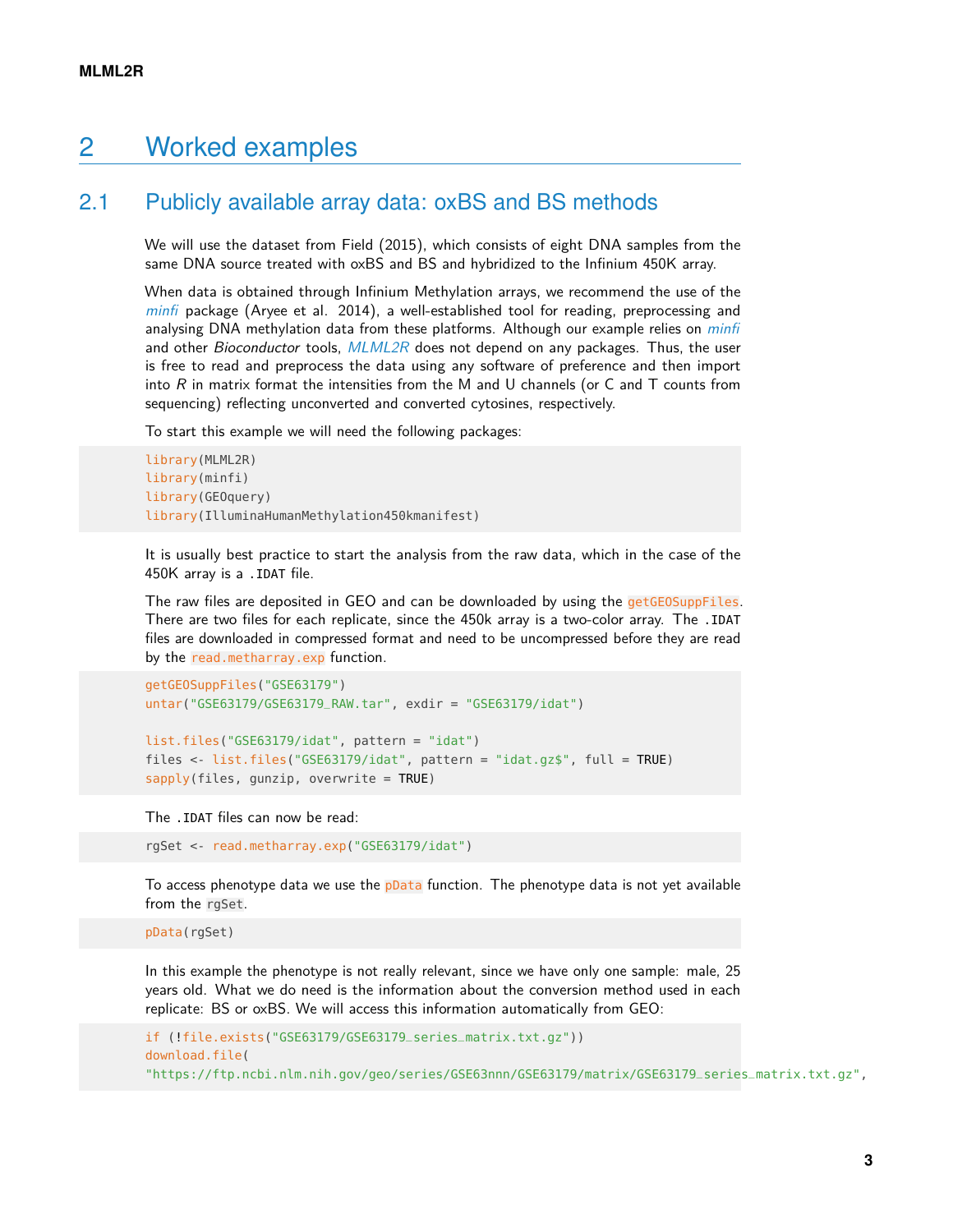```
"GSE63179/GSE63179_series_matrix.txt.gz")
geoMat <- getGEO(filename="GSE63179/GSE63179_series_matrix.txt.gz",getGPL=FALSE)
pD.all <- pData(geoMat)
#Another option
#geoMat <- getGEO("GSE63179")
#pD.all <- pData(geoMat[[1]])
pD <- pD.all[, c("title", "geo_accession", "characteristics_ch1.1",
                 "characteristics_ch1.2","characteristics_ch1.3")]
pD
```
This phenotype data needs to be merged into the methylation data. The following commands guarantee we have the same replicate identifier in both datasets before merging.

```
sampleNames(rgSet) <- sapply(sampleNames(rgSet),function(x)
 strsplit(x, "-")[[1]][1])rownames(pD) <- pD$geo_accession
pD <- pD[sampleNames(rgSet),]
pData(rgSet) <- as(pD,"DataFrame")
rgSet
```
The rgSet is an object from RGChannelSet class used for two color data (green and red channels). The input in the MLML function are matrices with methylated and unmethylated information from each conversion method. We can use the MethylSet class, which contains the methylated and unmethylated signals. The most basic way to construct a MethylSet is using the function preprocessRaw.

Here we chose the function preprocessNoob (Triche et al. 2013) for background correction, dye bias normalization and construction of the MethylSet. We encourage the user to consider other normalization methods such as SWAN (Maksimovic, Gordon, and Oshlack 2012), BMIQ (Teschendorff et al. 2012), RCP (Niu, Xu, and Taylor 2016), Funnorm (Fortin et al. 2014), and others, as well as combination of some of these methods, as suggested by J. Liu and Siegmund (2016).

The BS replicates are in columns 1, 3, 5, and 6 (information from pD\$title). The remaining columns are from the oxBS treated replicates.

```
BSindex \lt- c(1,3,5,6)oxBSindex <- c(7,8,2,4)
MSet.noob <- preprocessNoob(rgSet=rgSet)
```
After the preprocessing steps we can use  $MLML$  from the  $MLML2R$  package.

```
MChannelBS <- getMeth(MSet.noob)[, BSindex]
UChannelBS <- getUnmeth(MSet.noob)[, BSindex]
MChannelOxBS <- getMeth(MSet.noob) [, oxBSindex]
UChannelOxBS <- getUnmeth(MSet.noob)[,oxBSindex]
```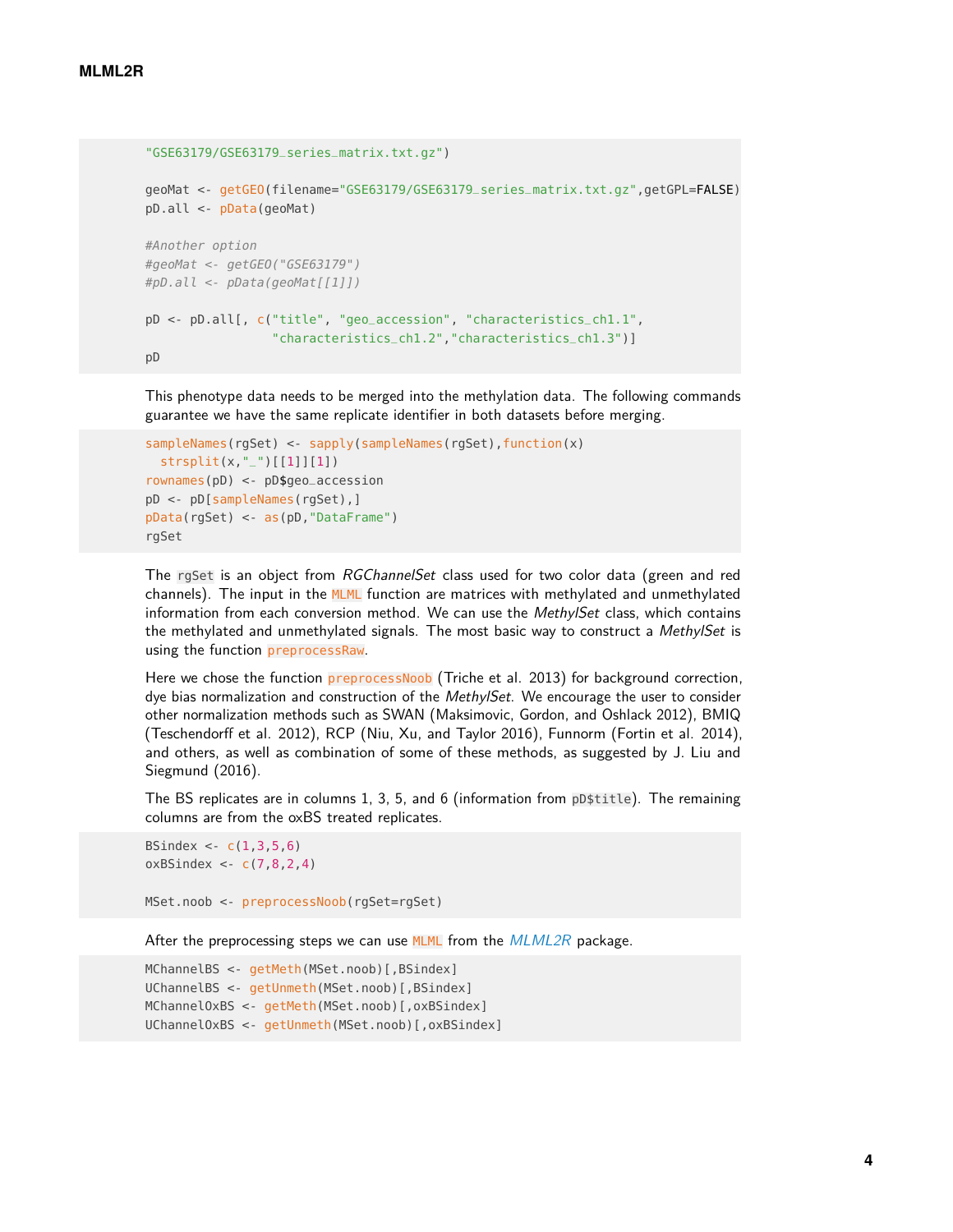When only two methods are available, the default option of MLML function returns the exact constrained maximum likelihood estimates using the the pool-adjacent-violators algorithm (PAVA) (Ayer et al. 1955).

```
results_exact <- MLML(T.matrix = MChannelBS , U.matrix = UChannelBS,
                      L.matrix = UChannelOxBS, M.matrix = MChannelOxBS)
```

```
save(results_exact,file="results_exact_oxBS.rds")
```
Maximum likelihood estimate via EM-algorithm approach (Qu et al. 2013) is obtained with the option iterative=TRUE. In this case, the default (or user specified) tol is considered in the iterative method.

```
results_em <- MLML(T.matrix = MChannelBS , U.matrix = UChannelBS,
                   L.matrix = UChannelOxBS, M.matrix = MChannelOxBS,
                   iterative = TRUE)
```
The estimates are very similar for both methods:

```
all.equal(results_exact$hmC,results_em$hmC,scale=1)
```


**Figure 1: Estimated proportions of 5-hmC, 5-mC and uC for the CpGs in the dataset from Field (2015) using the MLML function with default (PAVA) options (top row) and the naïve (subtraction) method (bottom row)**

### <span id="page-4-0"></span>2.2 Publicly available array data: TAB and BS methods

We will use the dataset from Thienpont et al. (2016), which consists of 24 DNA samples treated with TAB-BS and hybridized to the Infinium 450K array from newly diagnosed and untreated non-small-cell lung cancer patients (12 normoxic and 12 hypoxic tumours). The dataset is deposited under GEO accession number [GSE71398.](https://www.ncbi.nlm.nih.gov/geo/query/acc.cgi?acc=GSE71398)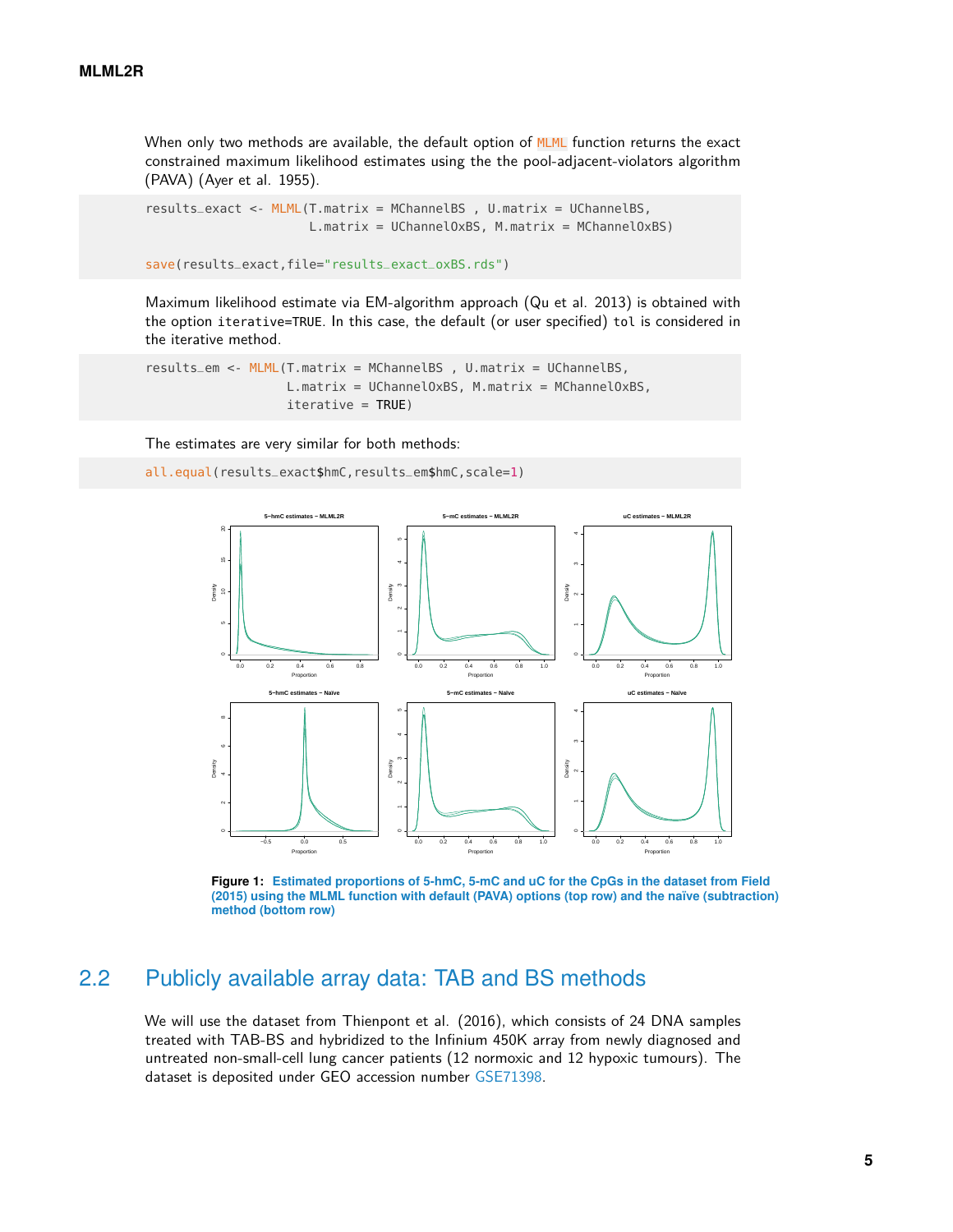We will need the following packages:

library(MLML2R) library(minfi) library(GEOquery) library(IlluminaHumanMethylation450kmanifest)

Obtaining the data:

```
getGEOSuppFiles("GSE71398")
untar("GSE71398/GSE71398_RAW.tar", exdir = "GSE71398/idat")
```

```
list.files("GSE71398/idat", pattern = "idat")
files <- list.files("GSE71398/idat", pattern = "idat.gz$", full = TRUE)
sapply(files, gunzip, overwrite = TRUE)
```
Reading the .IDAT files:

rgSet <- read.metharray.exp("GSE71398/idat")

The phenotype data is not yet available from the rgSet.

pData(rgSet)

We need to correctly identify the 24 DNA samples: 12 normoxic and 12 hypoxic non-small-cell lung cancer. We also need the information about the conversion method used in each replicate: BS or TAB. We will access this information automatically from GEO:

```
if (!file.exists("GSE71398/GSE71398_series_matrix.txt.gz"))
download.file(
"https://ftp.ncbi.nlm.nih.gov/geo/series/GSE71nnn/GSE71398/matrix/GSE71398_series_matrix.txt.gz",
"GSE71398/GSE71398_series_matrix.txt.gz")
```

```
geoMat <- getGEO(filename="GSE71398/GSE71398_series_matrix.txt.gz",getGPL=FALSE)
pD.all <- pData(geoMat)
```

```
#Another option
#geoMat <- getGEO("GSE71398")
#pD.all <- pData(geoMat[[1]])
pD <- pD.all[, c("title", "geo_accession", "source_name_ch1",
                 "tabchip or bschip:ch1","hypoxia status:ch1",
                 "tumor name:ch1","batch:ch1","platform_id")]
pD$method <- pD$`tabchip or bschip:ch1`
pD$group <- pD$`hypoxia status:ch1`
pD$sample <- pD$`tumor name:ch1`
pD$batch <- pD$`batch:ch1`
```
This phenotype data needs to be merged into the methylation data. The following commands guarantee we have the same replicate identifier in both datasets before merging.

```
sampleNames(rgSet) <- sapply(sampleNames(rgSet),function(x)
 strsplit(x,"_")[[1]][1])
rownames(pD) <- as.character(pD$geo_accession)
```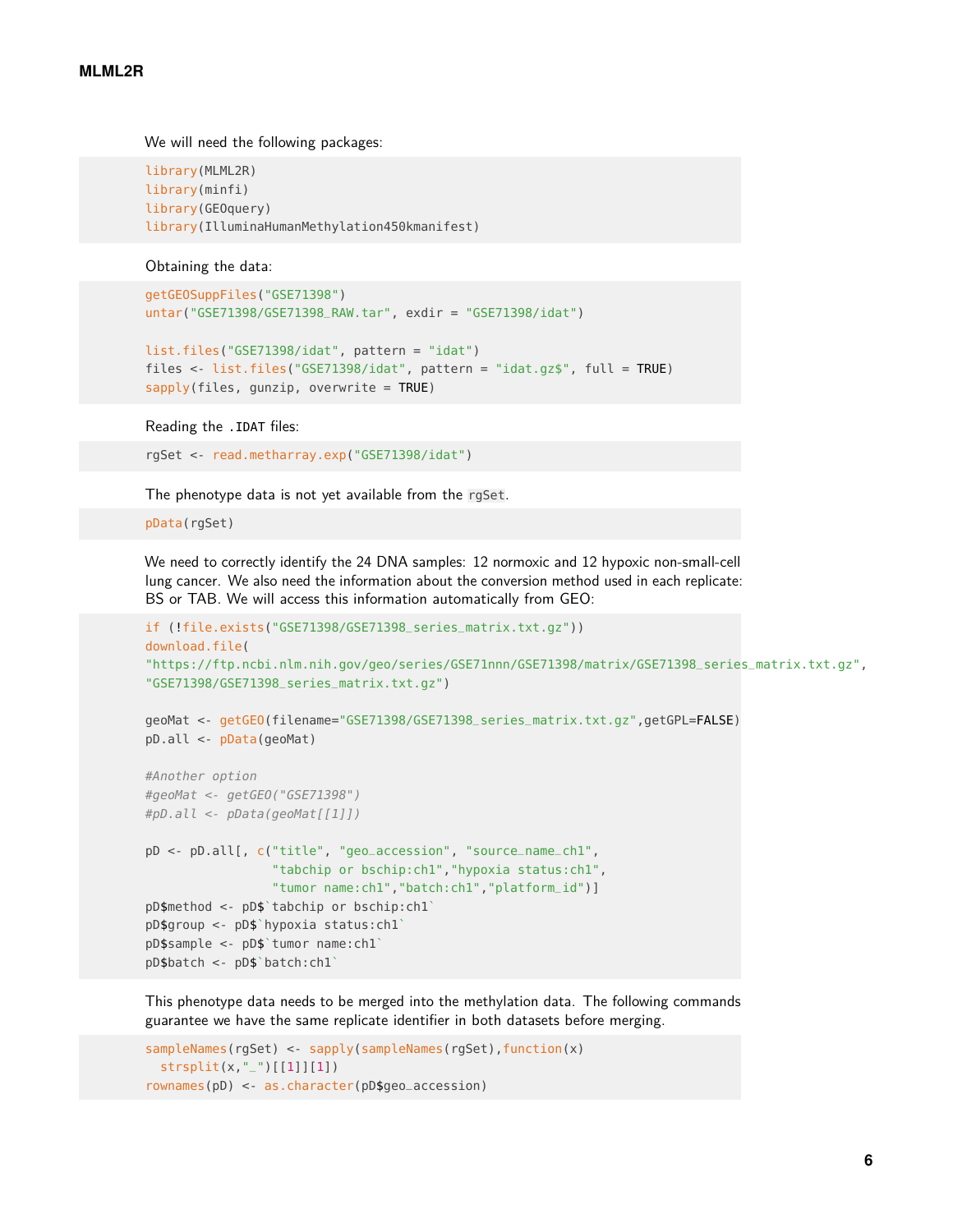```
pD <- pD[sampleNames(rgSet),]
pData(rgSet) <- as(pD,"DataFrame")
rgSet
```
The following command produces a quality control report, which helps to identify failed samples:

```
qcReport(rgSet, pdf= "qcReport_tab_bs.pdf")
```
After looking at the quality control report, we notice a problematic sample: GSM1833667. This sample and its corresponding pair in the TAB experiment, GSM1833691, were removed from subsequent analysis.

The input in the MLML function accepts as input a *MethylSet*, which contains the methylated and unmethylated signals. We used the function preprocessNoob (Triche et al. 2013) for background correction, dye bias normalization and construction of the MethylSet.

```
BSindex <- which(pD$method=="BSchip")[-which(pD$geo_accession
                                             %in% c("GSM1833667","GSM1833691"))]
TABindex <- which(pD$method=="TABchip")[-which(pD$geo_accession
                                               %in% c("GSM1833667","GSM1833691"))]
MSet.noob <- preprocessNoob(rgSet)
```

```
MChannelBS <- getMeth(MSet.noob)[, BSindex]
UChannelBS <- getUnmeth(MSet.noob)[, BSindex]
MChannelTAB <- getMeth(MSet.noob)[,TABindex]
UChannelTAB <- getUnmeth(MSet.noob)[,TABindex]
```
We can now use  $MLML$  from the  $MLML2R$  package.

One needs to carefully check if the columns across the different input matrices represent the same sample. In this example, all matrices have the samples consistently represented in the columns: sample 1 in the first column, sample 2 in the second, and so forth.

When any two of the methods are available, the default option of MLML function returns the exact constrained maximum likelihood estimates using the the pool-adjacent-violators algorithm (PAVA) (Ayer et al. 1955).

results\_exact <- MLML(T.matrix = MChannelBS , U.matrix = UChannelBS, G.matrix = UChannelTAB, H.matrix = MChannelTAB)

Maximum likelihood estimate via EM-algorithm approach (Qu et al. 2013) is obtained with the option iterative=TRUE. In this case, the default (or user specified) tol is considered in the iterative method.

results\_em <- MLML(T.matrix = MChannelBS , U.matrix = UChannelBS, G.matrix = UChannelTAB, H.matrix = MChannelTAB,  $iterative = TRUE$ )

The estimates for 5-hmC proportions are very similar for both methods:

all.equal(results\_exact\$hmC,results\_em\$hmC,scale=1)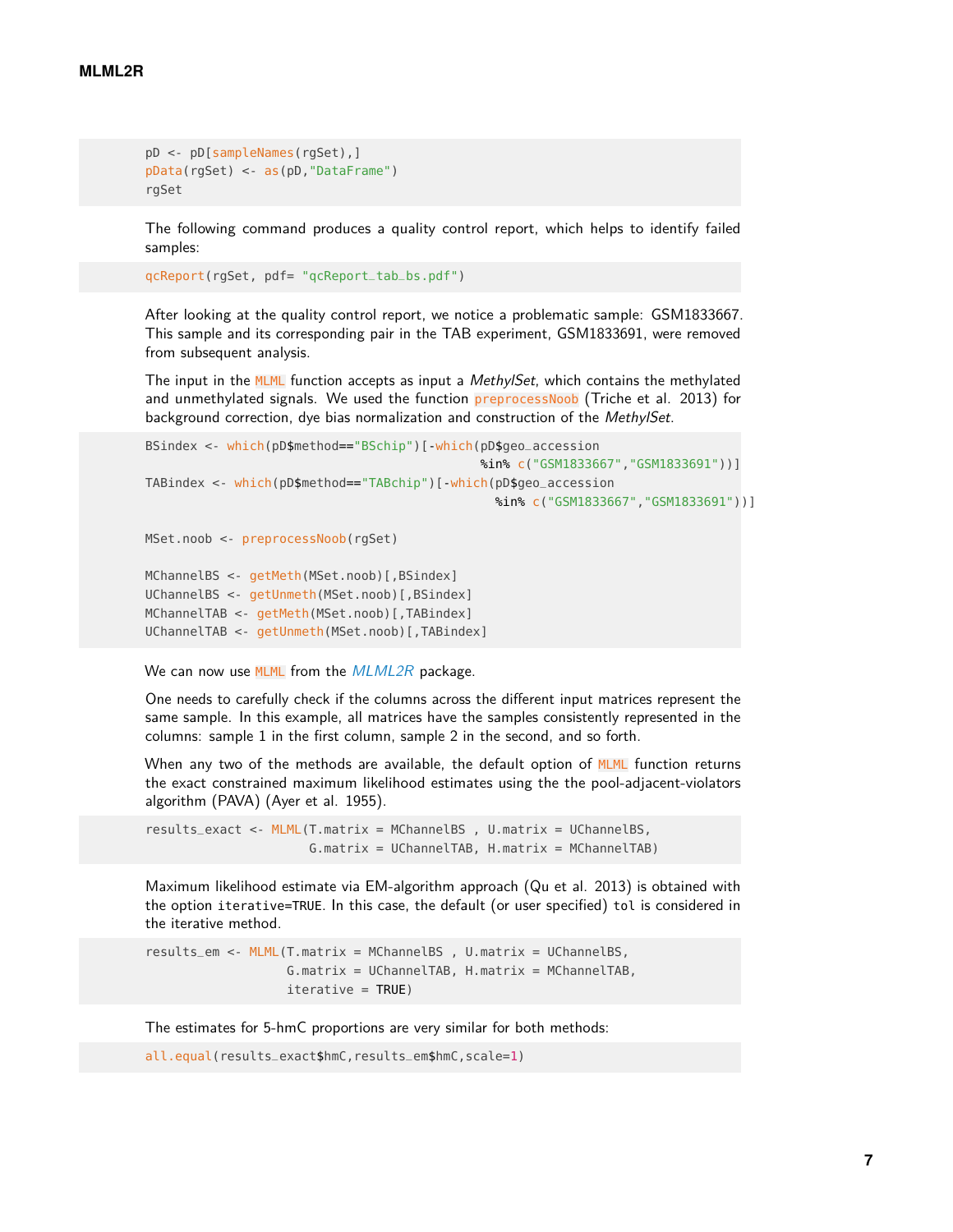The estimates for 5-mC proportions are very similar for both methods:

```
all.equal(results_exact$mC,results_em$mC,scale=1)
```


**Figure 2: Estimated proportions of 5-hmC, 5-mC and uC for the CpGs in the dataset from Thienpont et al (2016), using the MLML function with default (PAVA) options (top row) and the naïve (subtraction) method (bottom row)**

### <span id="page-7-0"></span>2.3 Publicly available sequencing data: oxBS and BS methods

We will use the dataset from Li et al. (2016), which consists of three human lung normal-tumor pairs (six samples). Each sample was divided into two replicates: one treated with BS and the other with oxBS, which were then sequenced using the Illumina HiSeq 2000 (Homo sapiens) platform. The preprocessed dataset is available at GEO accession [GSE70090.](https://www.ncbi.nlm.nih.gov/geo/query/acc.cgi?acc=GSE70090) The details of the preprocessing procedures are described in Li et al. (2016).

Obtaining the data:

library(GEOquery)

```
getGEOSuppFiles("GSE70090")
untar("GSE70090/GSE70090_RAW.tar", exdir = "GSE70090/data")
```
#### Decompressing the files:

```
dataFiles <- list.files("GSE70090/data", pattern = "txt.qz$", full = TRUE)
sapply(dataFiles, gunzip, overwrite = TRUE)
```
We need to identify the different samples from different methods (BS-conversion, oxBSconversion), we will use the file names do extract this information.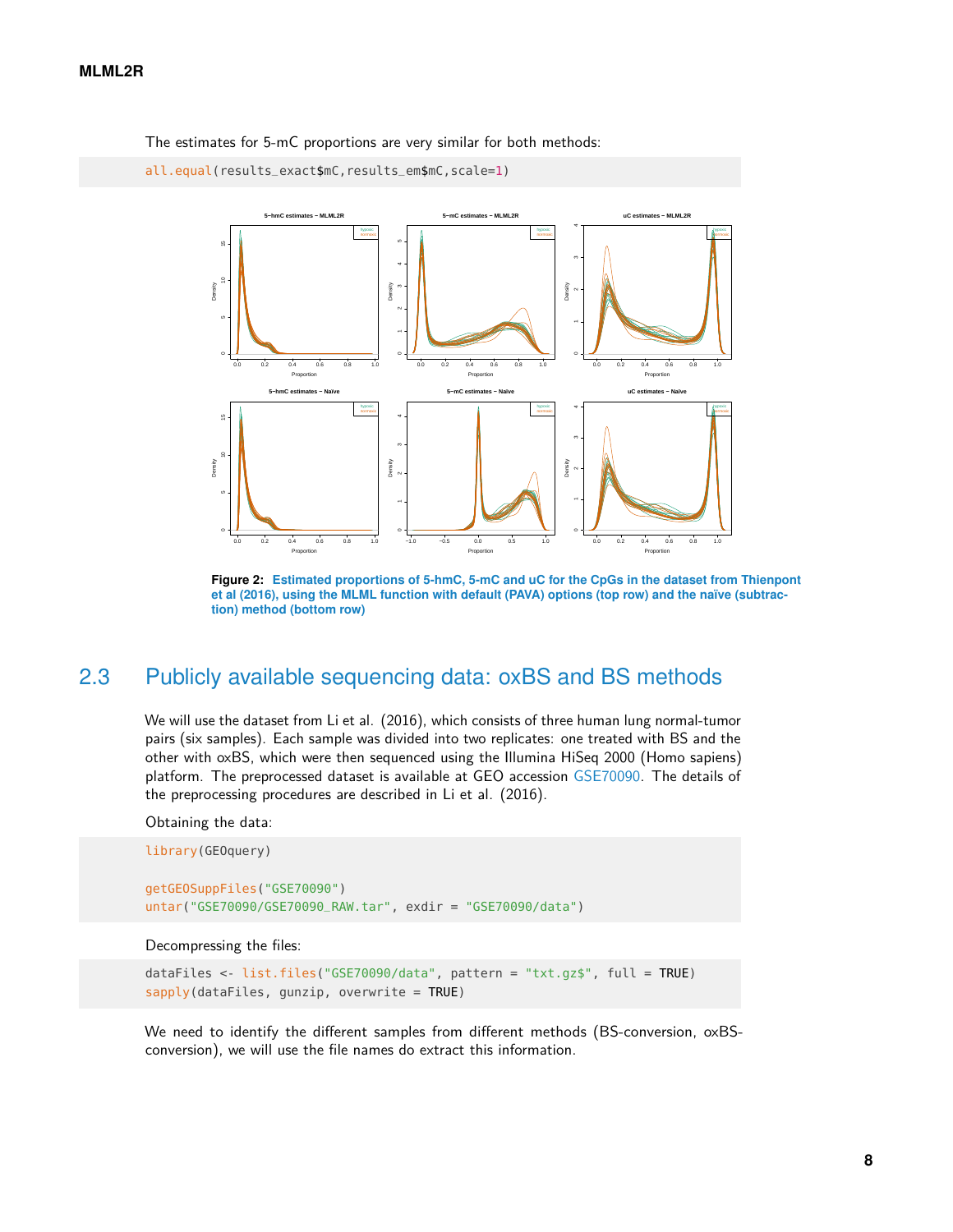```
files <- list.files("GSE70090/data")
filesfull <- list.files("GSE70090/data",full=TRUE)
tissue <- sapply(files, function(x) strsplit(x,"_")[[1]][2]) # tissue
id <- sapply(files, function(x) strsplit(x,"_")[[1]][3]) # sample id
tmp \leftarrow supply(files, function(x) straight(x, "-)][1][4])convMeth <- sapply(tmp, function(x) strsplit(x,"\\.")[[1]][1]) # DNA conversion method
group <- ifelse(id %in% c("N1","N2","N3","N4"),"normal","tumor")
id2 <- paste(tissue,id,sep="_")
GSM <- sapply(files, function(x) strsplit(x, "_")[[1]][1]) # GSM
pheno <- data.frame(GSM=GSM,tissue=tissue,id=id2,convMeth=convMeth,
                    group=group,file=filesfull,stringsAsFactors = FALSE)
```
Selecting only the three human lung normal-tumor pairs:

```
library(data.table)
phenoLung <- pheno[pheno$tissue=="lung",]
# order to have all BS samples and then all oxBS samples
phenoLung <- phenoLung[order(phenoLung$convMeth,phenoLung$id),]
```
Preparing the data for input in the **MLML** function:

```
### BS
files <- phenoLung$file[phenoLung$convMeth=="BS"]
C_BS <- do.call(cbind,lapply(files,function(fn)
  fread(fn,data.table=FALSE,select=c("methylated_read_count"))))
TotalBS <- do.call(cbind,lapply(files,function(fn)
 fread(fn,data.table=FALSE,select=c("total_read_count"))))
T_BS <- TotalBS - C_BS
### oxBS
files <- phenoLung$file[phenoLung$convMeth=="oxBS"]
C_OxBS <- do.call(cbind,lapply(files,function(fn)
  fread(fn,data.table=FALSE,select=c("methylated_read_count"))))
TotalOxBS <- do.call(cbind,lapply(files,function(fn)
  fread(fn,data.table=FALSE,select=c("total_read_count"))))
T_OxBS <- TotalOxBS - C_OxBS
# since rownames and colnames are the same across files:
tmp <- fread(files[1], data.table=FALSE, select=c("chr","position"))
CpG <- paste(tmp[,1],tmp[,2],sep='--")rownames(C_BS) <- CpG
rownames(T_BS) <- CpG
colnames(C_BS) <- phenoLung$id[phenoLung$convMeth=="BS"]
colnames(T_BS) <- phenoLung$id[phenoLung$convMeth=="BS"]
rownames(C_OxBS) <- CpG
```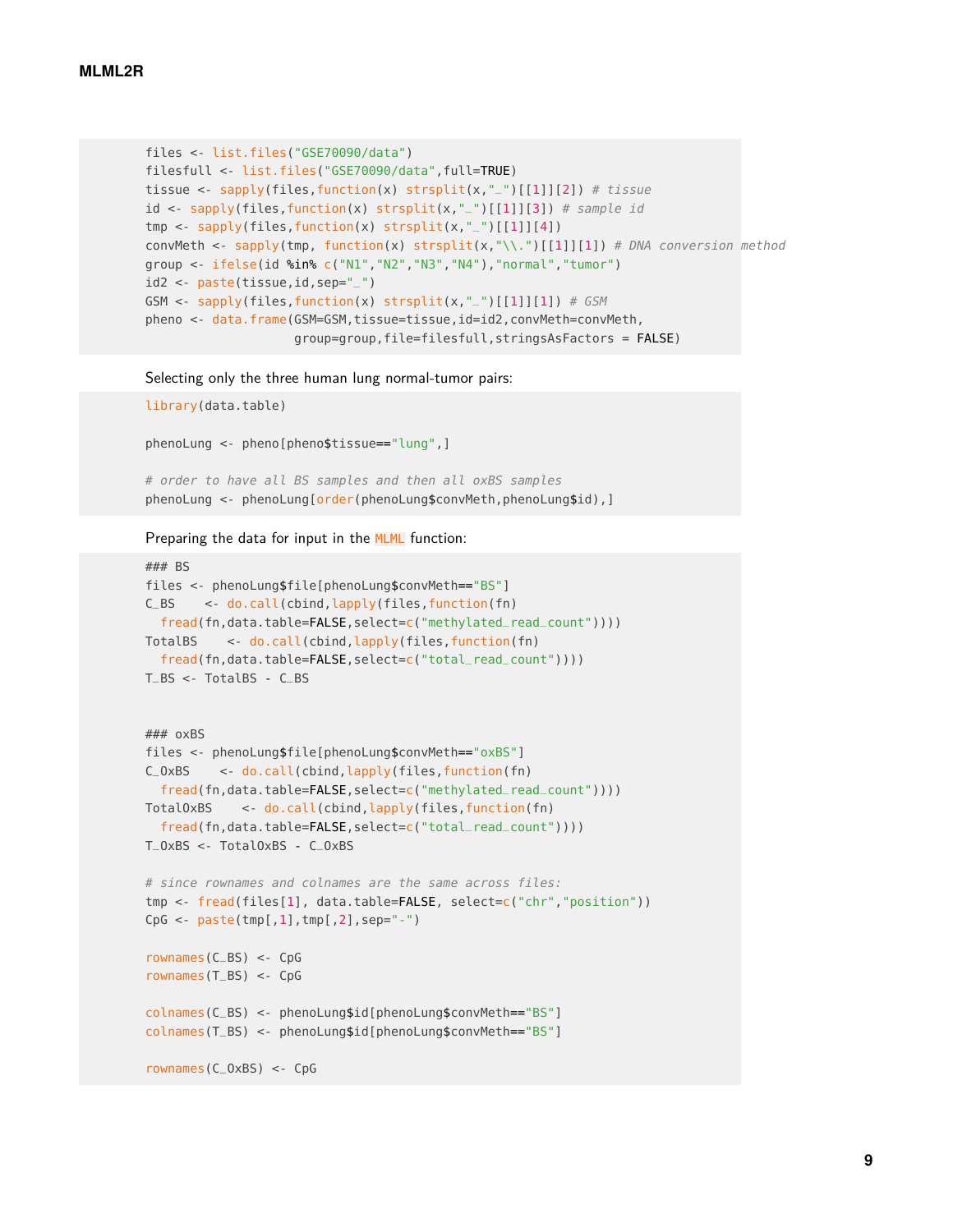```
rownames(T_OxBS) <- CpG
colnames(C_OxBS) <- phenoLung$id[phenoLung$convMeth=="oxBS"]
colnames(T_OxBS) <- phenoLung$id[phenoLung$convMeth=="oxBS"]
Tm = as.matrix(C_BS)Um = as_matrix(T_BS)Lm = as.matrix(T_0xBS)Mm = as.matrix(C_0xBS)
```
Only CpGs with coverage of at least 10 across all samples and all conversion procedures (BS and oxBS) were considered in the following results (7685557 CpGs).

```
TotalBS <- Tm+Um
TotalOxBS <- Lm+Mm
```
library(matrixStats)

library(MLML2R)

tmp1 <- rowMins(TotalBS, na. rm=TRUE) # minimum coverage across samples from BS for each CpG tmp2 <- rowMins(TotalOxBS, na.rm=TRUE) # minimum coverage across samples from oxBS for each CpG

```
aa <-which(tmp1>=10 & tmp2>=10)
# CpGs with coverage at least 10 across all samples for both methods (BS and oxBS)
length(aa)
```
We can now use MLML from the [MLML2R](https://CRAN.R-project.org/package=MLML2R) package.

```
results\_exact \leq MLML(T.matrix = Tm[aa,],U.matrix = Um[aa,],L.max = Lm[aa,],M.matrix = Mm[aa, ])results_em <- MLML(T.matrix = Tm[aa,],
       U.matrix = Um[aa,],L.matrix = Lm[aa,],M.matrix = Mm[aa,],iterative = TRUE)
```
Comparing the estimates for 5-hmC proportions from iterative and non iterative option from MLML function:

all.equal(results\_exact\$hmC,results\_em\$hmC,scale=1)

The estimates for 5-mC proportions are also very similar for both methods:

```
all.equal(results_exact$mC,results_em$mC,scale=1)
```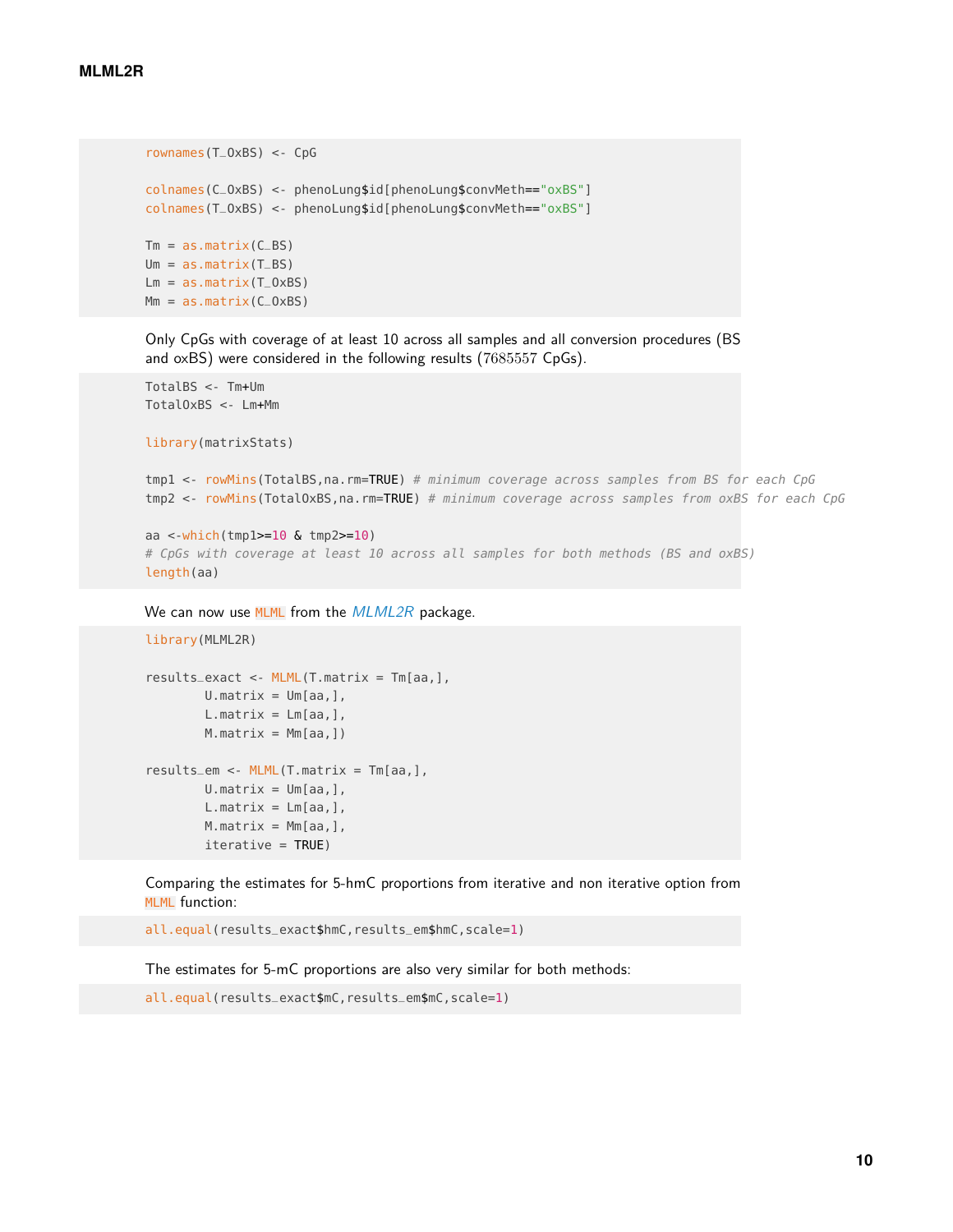

**Figure 3: Estimated proportions of 5-hmC, 5-mC and uC for the CpGs in the dataset from Li et al (2016) using the MLML function with default options (top row) and the naïve method (bottom row)**

### 2.4 Simulated data

To illustrate the package when all the three methods are available or when any combination of only two of them are available, we will simulate a dataset.

We will use a sample of the estimates of 5-mC, 5-hmC and uC of the previous  $\alpha$ xBS+BS array example shown in Section 2.1 as the true proportions, as shown in Figure 4.

Two replicate samples with 1000 CpGs will be simulated. For CpG *i* in sample *j*:

$$
T_{i,j} \sim Binomial(n = c_{i,j}, p = p_m + p_h)
$$
  
\n
$$
M_{i,j} \sim Binomial(n = c_{i,j}, p = p_m)
$$
  
\n
$$
H_{i,j} \sim Binomial(n = c_{i,j}, p = p_h)
$$
  
\n
$$
U_{i,j} = c_{i,j} - T_{i,j}
$$
  
\n
$$
L_{i,j} = c_{i,j} - M_{i,j}
$$
  
\n
$$
G_{i,j} = c_{i,j} - H_{i,j}
$$

where the random variables are defined in Table 1, and  $c_{i,j}$  represents the coverage for  $CpG$  *i* in sample *j*.

The following code produce the simulated data:

```
load("results_exact_oxBS.rds") # load estimates from previous example
set.seed(112017)
index <- sample(1.dim(results_exact$mC)[1],1000,replace=FALSE) # 1000 CpGs
```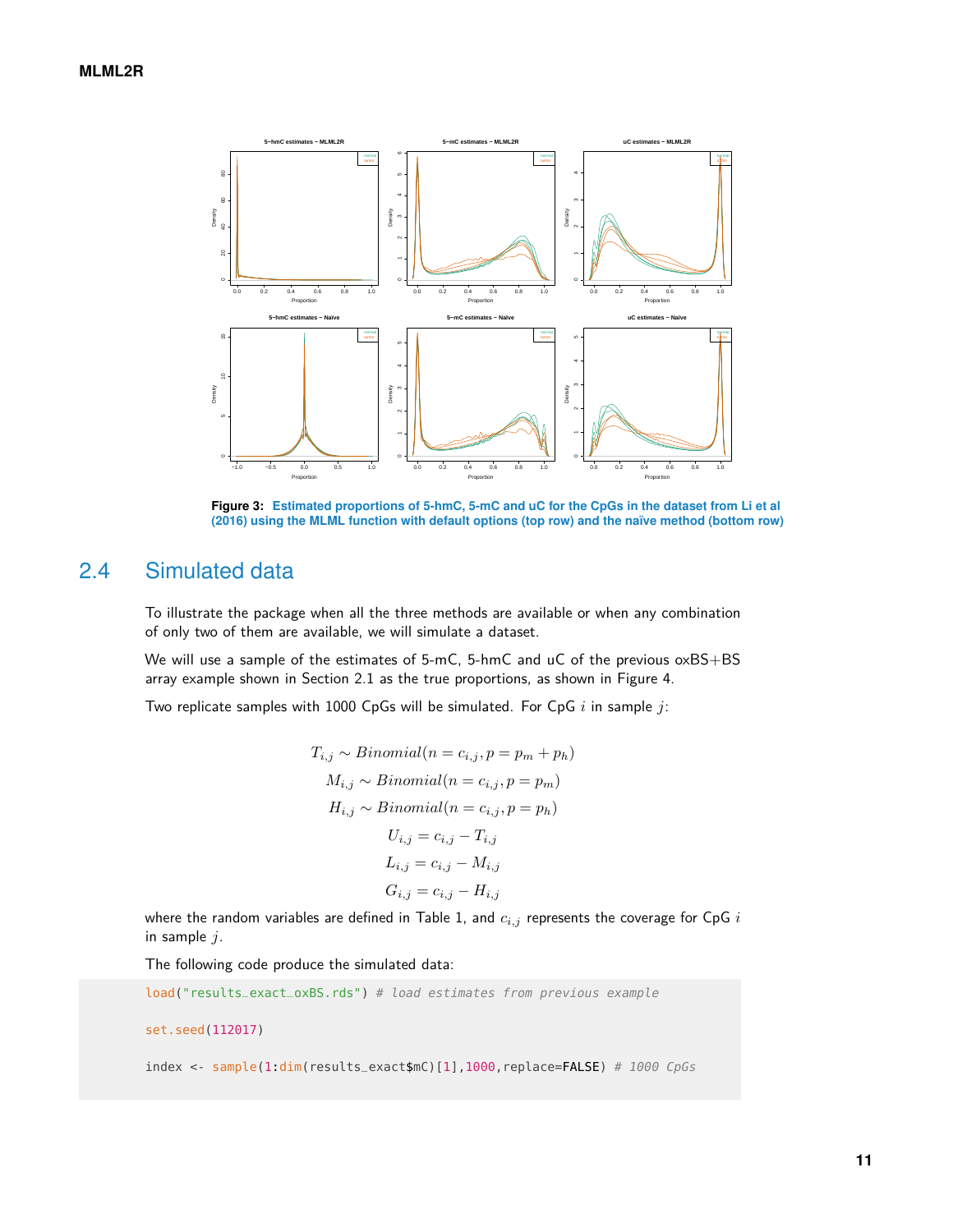```
Coverage <- round(MChannelBS+UChannelBS)[index,1:2] # considering 2 samples
temp1 <- data.frame(n=as.vector(Coverage),
                    p_m=c(results_exact$mC[index,1],
                          results_exact$mC[index,1]),
                    p_h=c(results_exact$hmC[index,1],
                          results_exact$hmC[index,1]))
MChannelBS_temp <- c()
for (i in 1 dim(temp1)[1]){
  MChannelBS_temp[i] <- rbinom(n=1, size=temp1$n[i],
                                 prob=(temp1$p_m[i]+temp1$p_h[i]))
}
UChannelBS_sim2 <- matrix(Coverage - MChannelBS_temp,ncol=2)
MChannelBS_sim2 <- matrix(MChannelBS_temp,ncol=2)
MChannelOxBS_temp <- c()
for (i in 1 dim(temp1)[1]){
  MChannelOxBS_temp[i] <- rbinom(n=1, size=temp1$n[i], prob=temp1$p_m[i])
}
UChannelOxBS_sim2 <- matrix(Coverage - MChannelOxBS_temp,ncol=2)
MChannelOxBS_sim2 <- matrix(MChannelOxBS_temp,ncol=2)
MChannelTAB_temp <- c()
for (i in 1:dim(temp1)[1])
{
  MChannelTAB_temp[i] <- rbinom(n=1, size=temp1$n[i], prob=temp1$p_h[i])
}
UChannelTAB_sim2 <- matrix(Coverage - MChannelTAB_temp,ncol=2)
MChannelTAB_sim2 <- matrix(MChannelTAB_temp,ncol=2)
true_parameters_sim2 <- data.frame(p_m=results_exact$mC[index,1],
                                   p_h=results_exact$hmC[index,1])
true_parameters_sim2$p_u <- 1-true_parameters_sim2$p_m-true_parameters_sim2$p_h
```
### 2.4.1 BS and oxBS methods

When only two methods are available, the default option returns the exact constrained maximum likelihood estimates using the the pool-adjacent-violators algorithm (PAVA) (Ayer et al. 1955).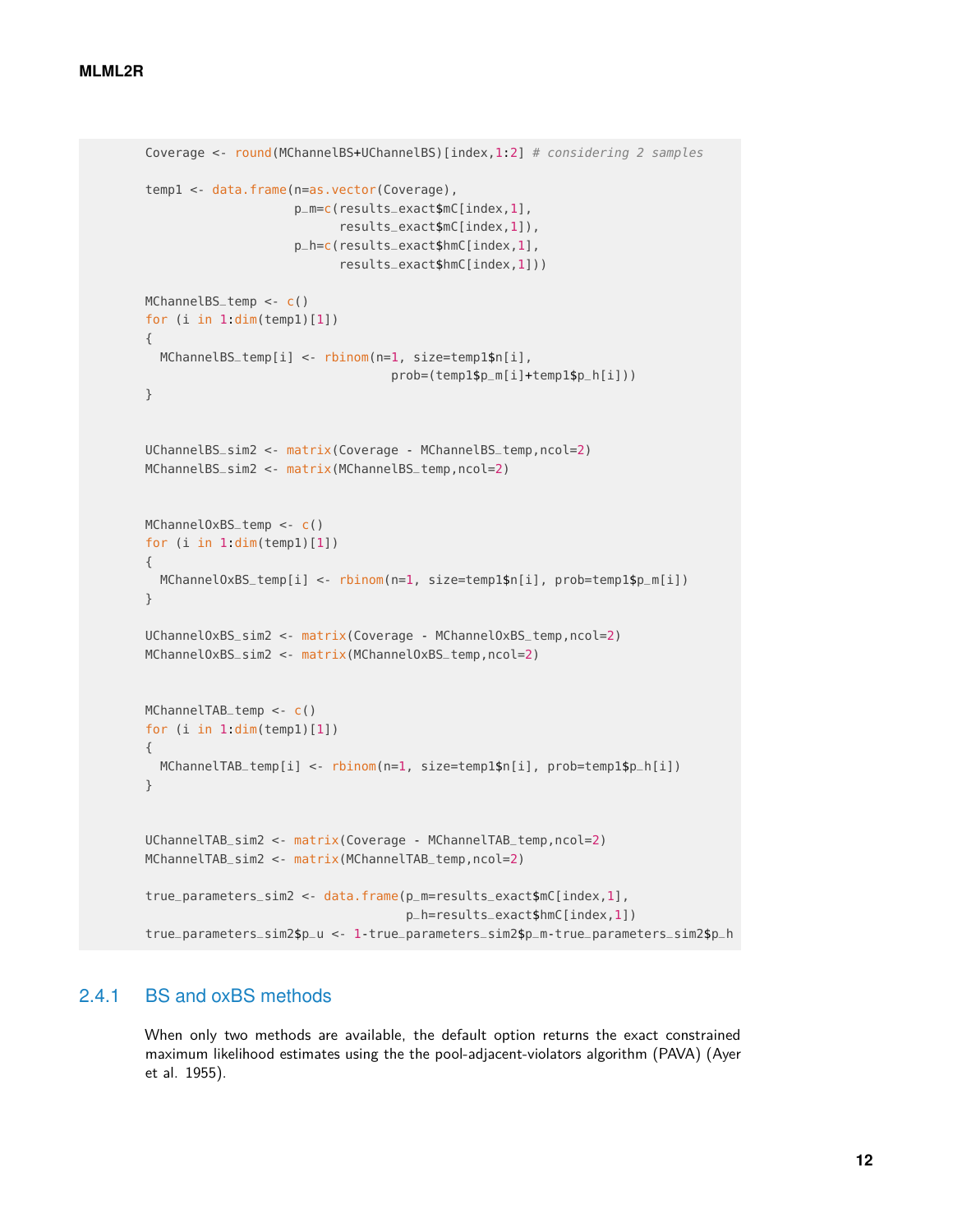

**Figure 4: True proportions of hydroxymethylation, methylation and unmethylation for the CpGs used to generate the datasets**

```
library(MLML2R)
results_exactBO1 <- MLML(T.matrix = MChannelBS_sim2,
                          U.matrix = UChannelBS_sim2,
                          L.matrix = UChannelOxBS_sim2,
                          M.matrix = MChannelOxBS_sim2)
```
Maximum likelihood estimate via EM-algorithm approach (Qu et al. 2013) is obtained with the option iterative=TRUE. In this case, the default (or user specified) tol is considered in the iterative method.

```
results_emBO1 <- MLML(T.matrix = MChannelBS_sim2,
                      U.matrix = UChannelBS_sim2,
                      L.matrix = UChannelOxBS_sim2,
                      M.matrix = MChannelOxBS_sim2,
                      iterative=TRUE)
```
When only two methods are available, we highly recommend the default option itera tive=FALSE since the difference in the estimates obtained via EM and exact constrained is very small, but the former requires more computational effort:

```
all.equal(results_emBO1$hmC,results_exactBO1$hmC,scale=1)
## [1] "Mean absolute difference: 0.0001259144"
```

```
library(microbenchmark)
mbmBO1 = microbenchmark(
   EXACT = MLML(T.matrix = MChannelBS_sim2,U.matrix = UChannelBS_sim2,
               L.matrix = UChannelOxBS_sim2,
               M.matrix = MChannelOxBS_sim2),
   EM = MLML(T.matrix = MChannelBS_sim2,U.matrix = UChannelBS_sim2,
               L.matrix = UChannelOxBS_sim2,
               M.matrix = MChannelOxBS_sim2,
               iterative=TRUE),
   times=10)
mbmBO1
## Unit: microseconds
## expr min lq mean median uq max neval
```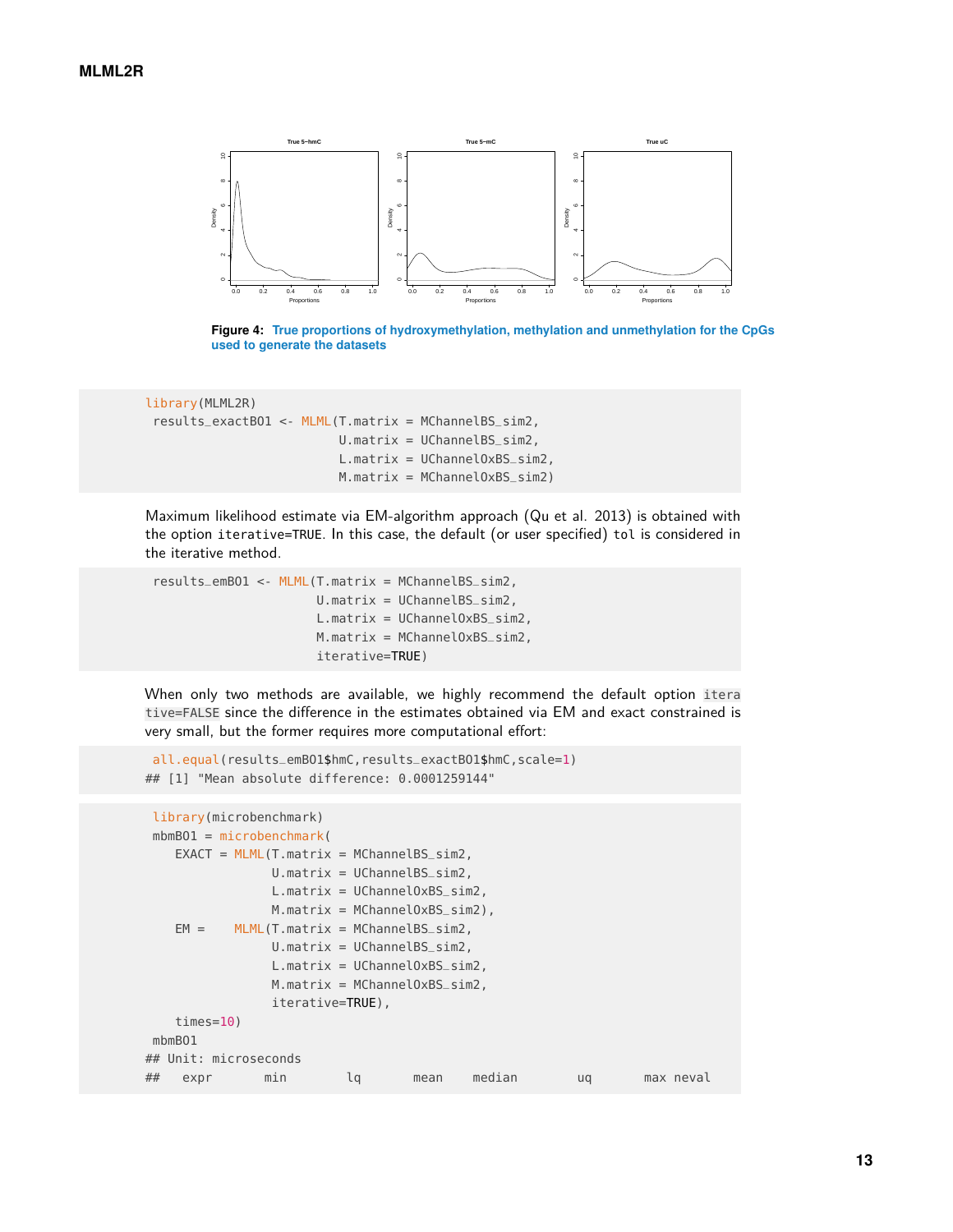## EXACT 405.638 413.482 550.3115 505.848 709.989 775.382 10 ## EM 11557.870 13317.750 18084.4434 15925.426 22909.628 27660.043 10

Comparison between approximate exact constrained and true hydroxymethylation proportion used in simulation:

```
all.equal(true_parameters_sim2$p_h,results_exactBO1$hmC[,1],scale=1)
## [1] "Mean absolute difference: 0.005980957"
```
Comparison between EM-algorithm and true hydroxymethylation proportion used in simulation:

```
all.equal(true_parameters_sim2$p_h,results_emB01$hmC[,1],scale=1)
## [1] "Mean absolute difference: 0.005396121"
```
#### 2.4.2 BS and TAB methods

Using PAVA:

```
results_exactBT1 <- MLML(T.matrix = MChannelBS_sim2,
                        U.matrix = UChannelBS_sim2,
                         G.matrix = UChannelTAB_sim2,
                         H.matrix = MChannelTAB_sim2)
```
Using EM-algorithm:

```
results_emBT1 <- MLML(T.matrix = MChannelBS_sim2,
                      U.matrix = UChannelBS_sim2,
                      G.matrix = UChannelTAB_sim2,
                      H.matrix = MChannelTAB_sim2,
                      iterative=TRUE)
```
Comparison between PAVA and EM:

```
all.equal(results_emBT1$hmC,results_exactBT1$hmC,scale=1)
## [1] "Mean absolute difference: 3.196297e-07"
```

```
mbmBT1 = microbenchmark(
   EXACT = MLML(T.matrix = MChannelBS_sim2,U.matrix = UChannelBS_sim2,
               G.matrix = UChannelTAB_sim2,
               H.matrix = MChannelTAB_sim2),
   EM = MLML(T.matrix = MChannelBS_sim2,U.matrix = UChannelBS_sim2,
               G.matrix = UChannelTAB_sim2,
               H.matrix = MChannelTAB_sim2,
               iterative=TRUE),
   times=10)
mbmBT1
## Unit: microseconds
## expr min lq mean median uq max neval
## EXACT 291.817 318.118 339.8806 350.620 368.409 368.549 10
```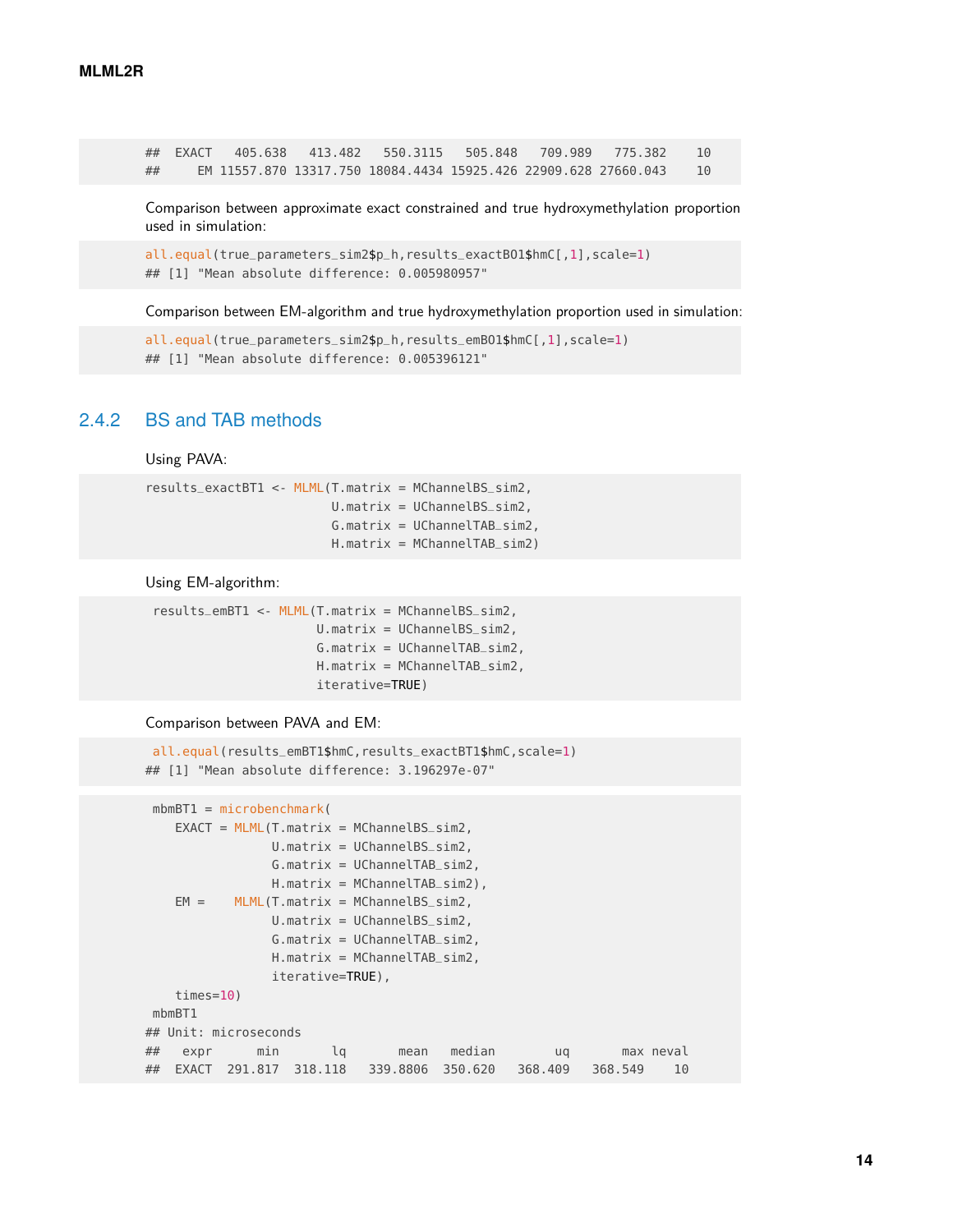## EM 7820.834 7870.722 10499.6755 8155.428 14333.196 17215.251 10

Comparison between approximate exact constrained and true hydroxymethylation proportion used in simulation:

```
all.equal(true_parameters_sim2$p_h,results_exactBT1$hmC[,1],scale=1)
## [1] "Mean absolute difference: 0.0030728"
```
Comparison between EM-algorithm and true hydroxymethylation proportion used in simulation:

```
all.equal(true_parameters_sim2$p_h,results_emBT1$hmC[,1],scale=1)
## [1] "Mean absolute difference: 0.002319746"
```
### 2.4.3 oxBS and TAB methods

Using PAVA:

```
results_exactOT1 <- MLML(L.matrix = UChannelOxBS_sim2,
                         M.matrix = MChannelOxBS_sim2,
                         G.matrix = UChannelTAB_sim2,
                         H.matrix = MChannelTAB_sim2)
```
Using EM-algorithm:

```
results_emOT1 <- MLML(L.matrix = UChannelOxBS_sim2,
                      M.matrix = MChannelOxBS_sim2,
                      G.matrix = UChannelTAB_sim2,
                      H.matrix = MChannelTAB_sim2,
                      iterative=TRUE)
```
Comparison between PAVA and EM:

```
all.equal(results_emOT1$hmC,results_exactOT1$hmC,scale=1)
## [1] "Mean absolute difference: 1.435988e-07"
```

```
mbmOT1 = microbenchmark(
   EXACT = MLML(L_matrix = UChannelOxBS_sim2,M.matrix = MChannelOxBS_sim2,
               G.matrix = UChannelTAB_sim2,
               H.matrix = MChannelTAB_sim2),
   EM = MLML(L.matrix = UChannelOxBS_sim2,
               M.matrix = MChannelOxBS_sim2,
               G.matrix = UChannelTAB_sim2,
               H.matrix = MChannelTAB_sim2,
               iterative=TRUE),
   times=10)
mbmOT1
## Unit: microseconds
## expr min lq mean median uq max neval
## EXACT 287.558 351.949 405.8785 359.127 385.559 640.625 10
## EM 4067.731 4119.211 5316.3666 4213.685 4650.530 12967.650 10
```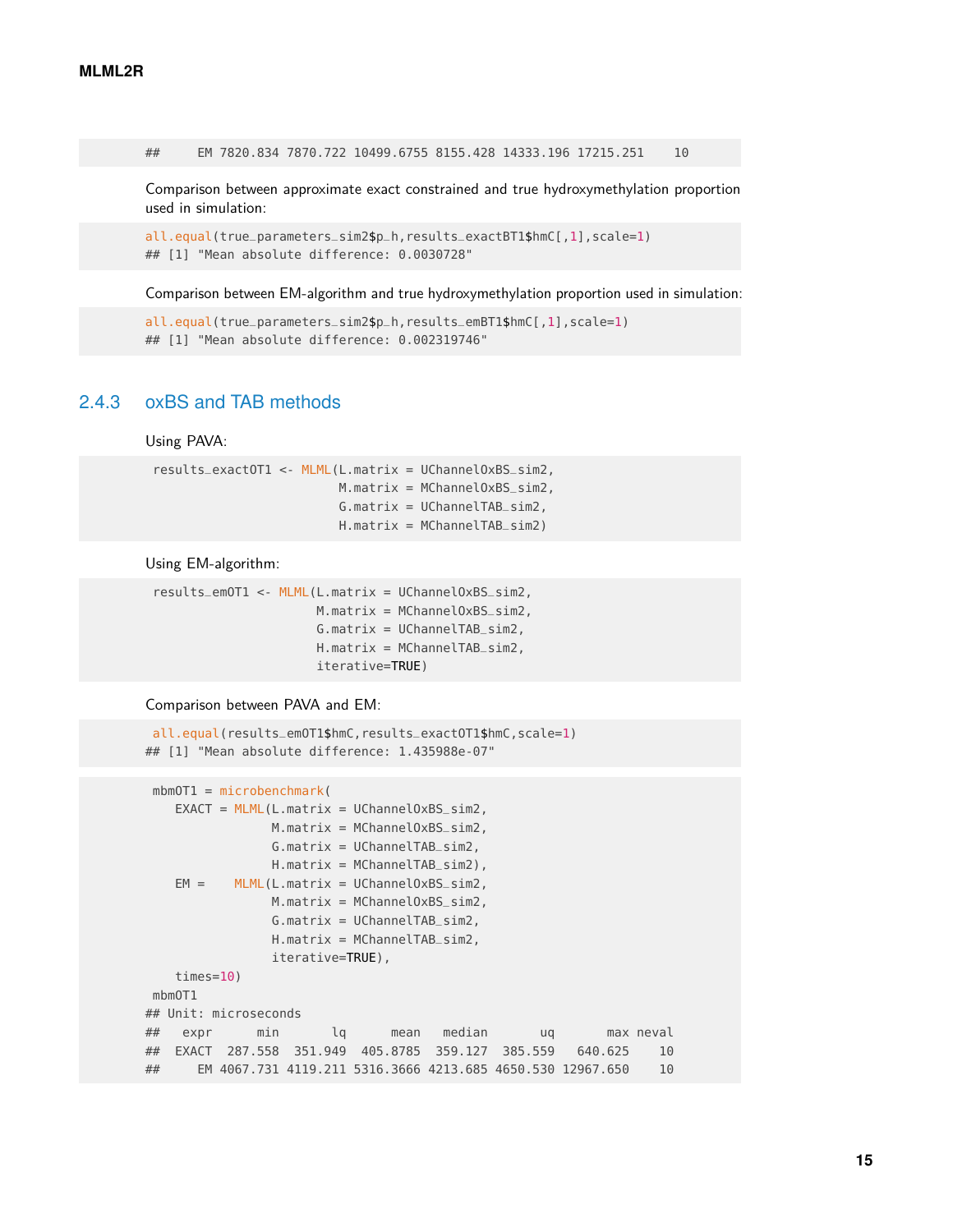Comparison between approximate exact constrained and true 5-hmC proportion used in simulation:

```
all.equal(true_parameters_sim2$p_h,results_exact0T1$hmC[,1],scale=1)
## [1] "Mean absolute difference: 0.0030728"
```
Comparison between EM-algorithm and true 5-hmC proportion used in simulation:

```
all.equal(true_parameters_sim2$p_h,results_emOT1$hmC[,1],scale=1)
## [1] "Mean absolute difference: 0.003072645"
```
### 2.4.4 BS, oxBS and TAB methods

When data from the three methods are available, the default otion in the MLML function returns the constrained maximum likelihood estimates using an approximated solution for Lagrange multipliers method.

```
results_exactBOT1 <- MLML(T.matrix = MChannelBS_sim2,
                          U.matrix = UChannelBS_sim2,
                          L.matrix = UChannelOxBS_sim2,
                          M.matrix = MChannelOxBS_sim2,
                          G.matrix = UChannelTAB_sim2,
                          H.matrix = MChannelTAB_sim2)
```
Maximum likelihood estimate via EM-algorithm approach (Qu et al. 2013) is obtained with the option iterative=TRUE. In this case, the default (or user specified) tol is considered in the iterative method.

```
results_emBOT1 <- MLML(T.matrix = MChannelBS_sim2,
                       U.matrix = UChannelBS_sim2,
                       L.matrix = UChannelOxBS_sim2,
                       M.matrix = MChannelOxBS_sim2,
                       G.matrix = UChannelTAB_sim2,
                       H.matrix = MChannelTAB_sim2,iterative=TRUE)
```
We recommend the default option iterative=FALSE since the difference in the estimates obtained via EM and the approximate exact constrained is very small, but the former requires more computational effort:

```
all.equal(results_emBOT1$hmC,results_exactBOT1$hmC,scale=1)
## [1] "Mean absolute difference: 6.665856e-07"
```

```
mbmBOT1 = microbenchmark(
  EXACT = MLML(T.matrix = MChannelBS_sim2,U.matrix = UChannelBS_sim2,
                L.matrix = UChannelOxBS_sim2,
               M.matrix = MChannelOxBS_sim2,
                G.matrix = UChannelTAB_sim2,
               H.matrix = MChannelTAB_sim2),
  EM = MLML(T.matrix = MChannelBS_sim2,U.matrix = UChannelBS_sim2,
```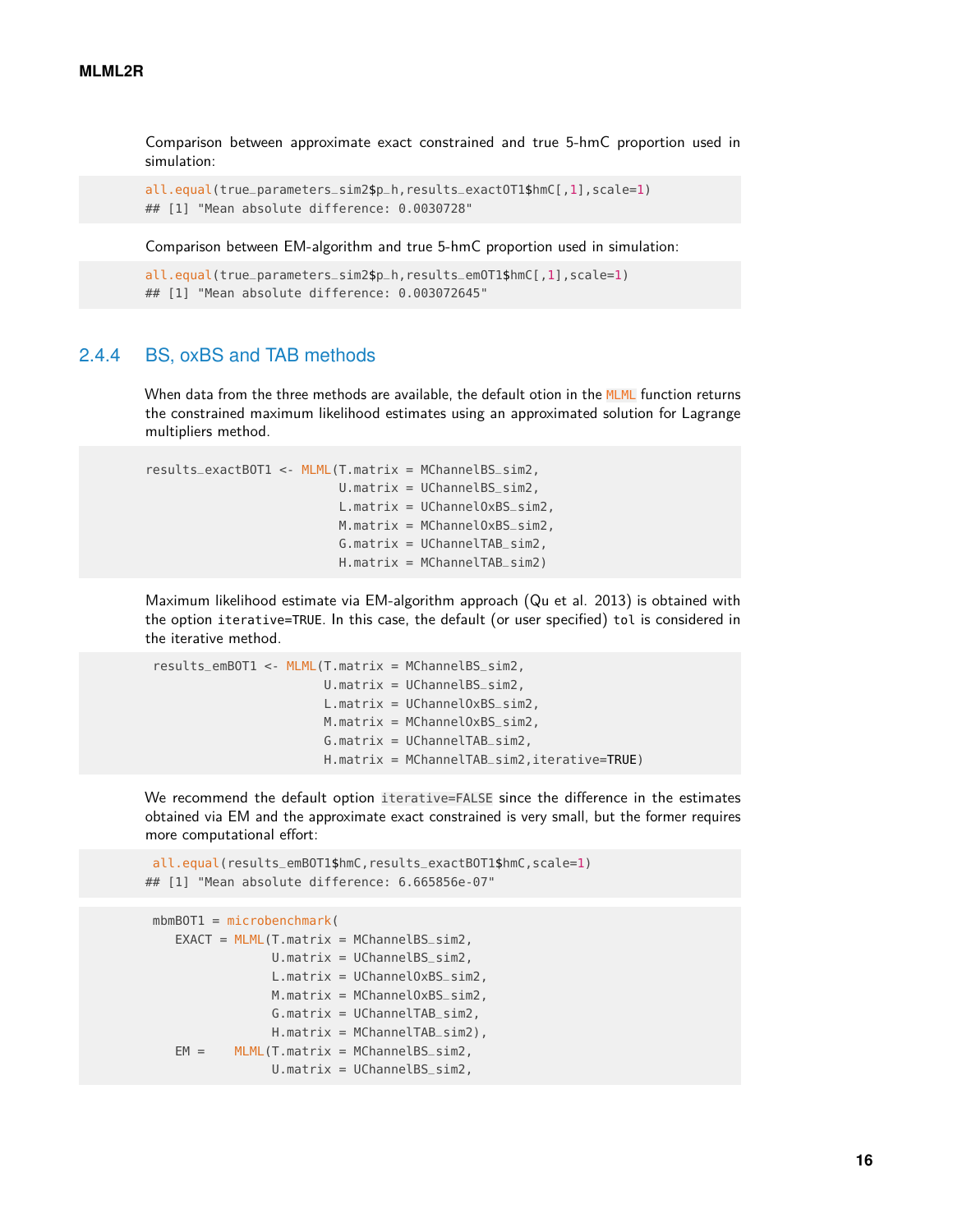```
L.matrix = UChannelOxBS_sim2,
               M.matrix = MChannelOxBS_sim2,
               G.matrix = UChannelTAB_sim2,
              H.matrix = MChannelTAB_sim2,
              iterative=TRUE),
   times=10)
mbmBOT1
## Unit: microseconds
## expr min lq mean median uq max neval
## EXACT 866.178 978.404 1188.448 1011.323 1492.131 1730.348 10
## EM 1867.591 2139.370 3087.105 2207.530 2413.707 11115.167 10
```
Comparison between approximate exact constrained and true hydroxymethylation proportion used in simulation:

all.equal(true\_parameters\_sim2\$p\_h,results\_exactBOT1\$hmC[,1],scale=1) ## [1] "Mean absolute difference: 0.002708598"

Comparison between EM-algorithm and true hydroxymethylation proportion used in simulation:

all.equal(true\_parameters\_sim2\$p\_h,results\_emBOT1\$hmC[,1],scale=1) ## [1] "Mean absolute difference: 0.002045009"